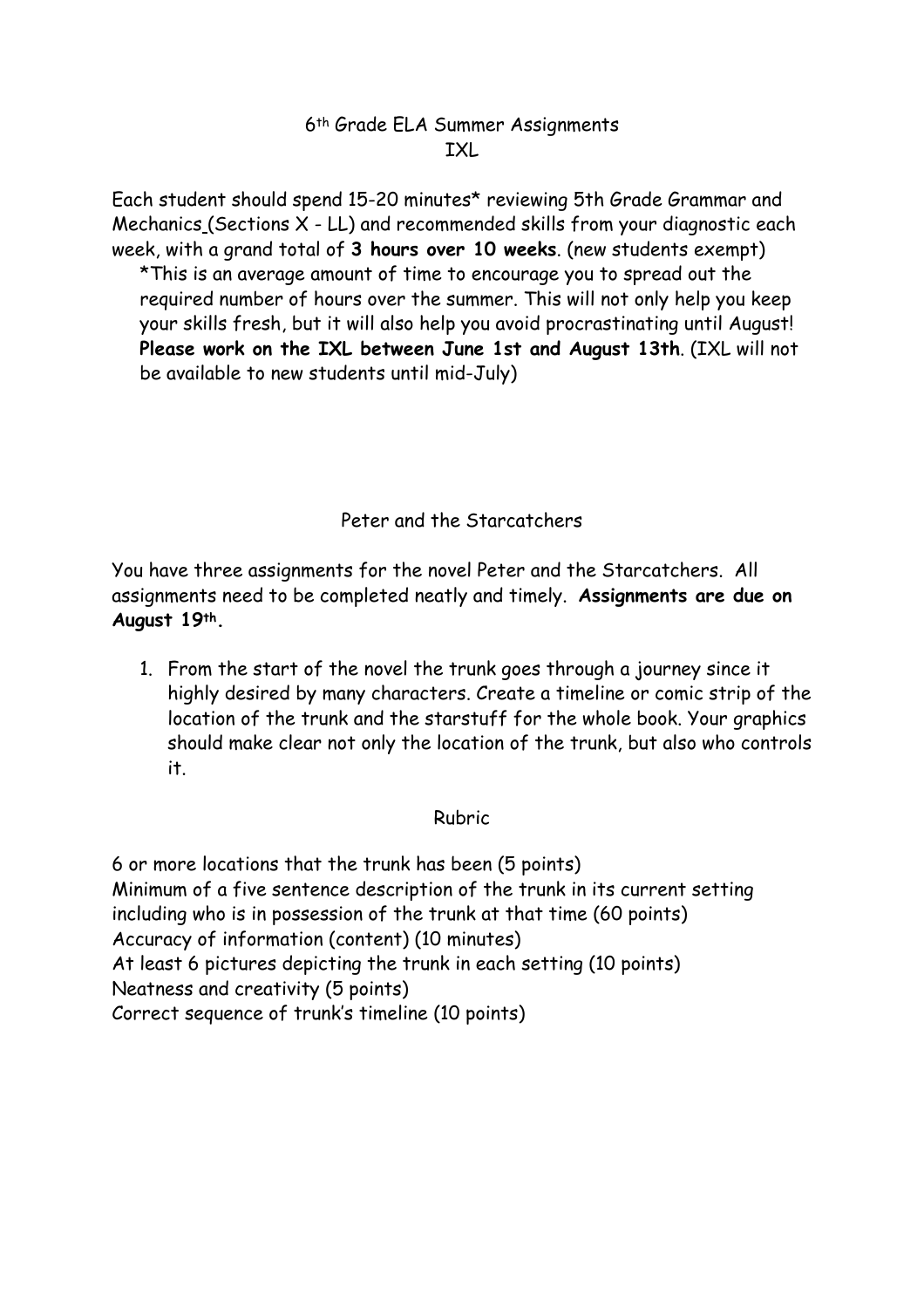

**2. Dave Barry and Ridley Pearson choose their words very carefully, making use of several interesting literary devices. They appeal to the reader's senses and sense of humor by using figurative language. Find two examples of each listed below. Then explain how each passage adds meaning to the story.** 

| <b>EXAMPLES</b>                                                                                                                                                                                                                                                                                                                                                                                                                                                                                                      | Page Number/<br>Example/<br>What does this<br>passage add to the<br>story? | Page Number/<br>Example/<br>What does this<br>passage add to the<br>story? |
|----------------------------------------------------------------------------------------------------------------------------------------------------------------------------------------------------------------------------------------------------------------------------------------------------------------------------------------------------------------------------------------------------------------------------------------------------------------------------------------------------------------------|----------------------------------------------------------------------------|----------------------------------------------------------------------------|
| <b>Metaphor-a direct</b><br>comparison between two or<br>more unlike objects.<br>"No, Smee, she's a witch of a<br>storm, and this here"-he<br>waved at the wind-"is her<br>broom."<br>p. 146 last paragraph<br>The Witch's Broom is the<br>wind. This is a perfect<br>comparison because the<br>wind is so wicked! This<br>storm is wreaking havoc on<br>the ship. This passage is<br>important because the storm<br>-the witch-could prevent<br><b>Black Stache and his crew</b><br>from reaching The<br>Neverland. |                                                                            |                                                                            |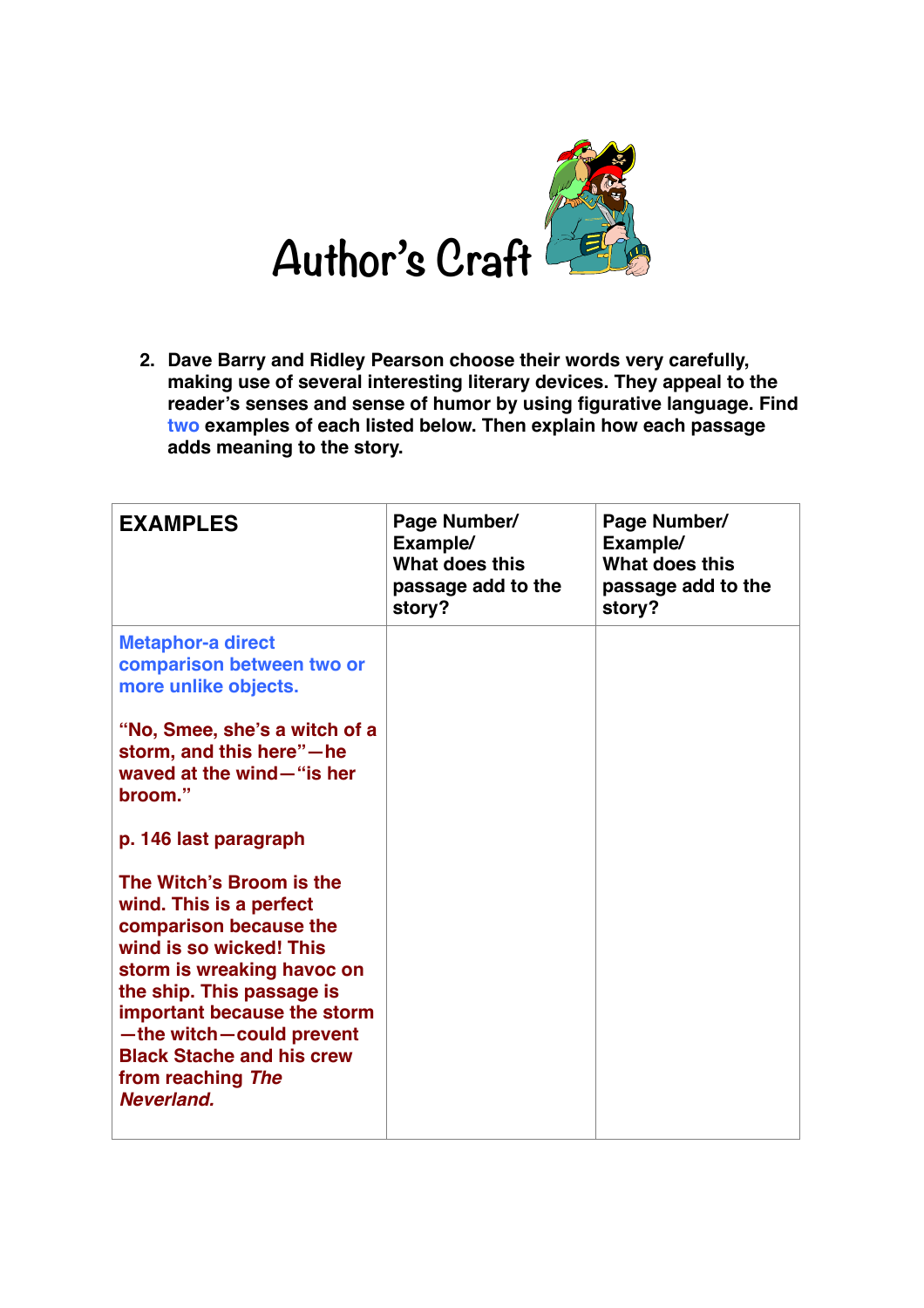| Page Number/<br>Example/<br>What does this<br>passage add to the | Page Number/<br>Example/<br>What does this<br>passage add to the |
|------------------------------------------------------------------|------------------------------------------------------------------|
| story?                                                           | story?                                                           |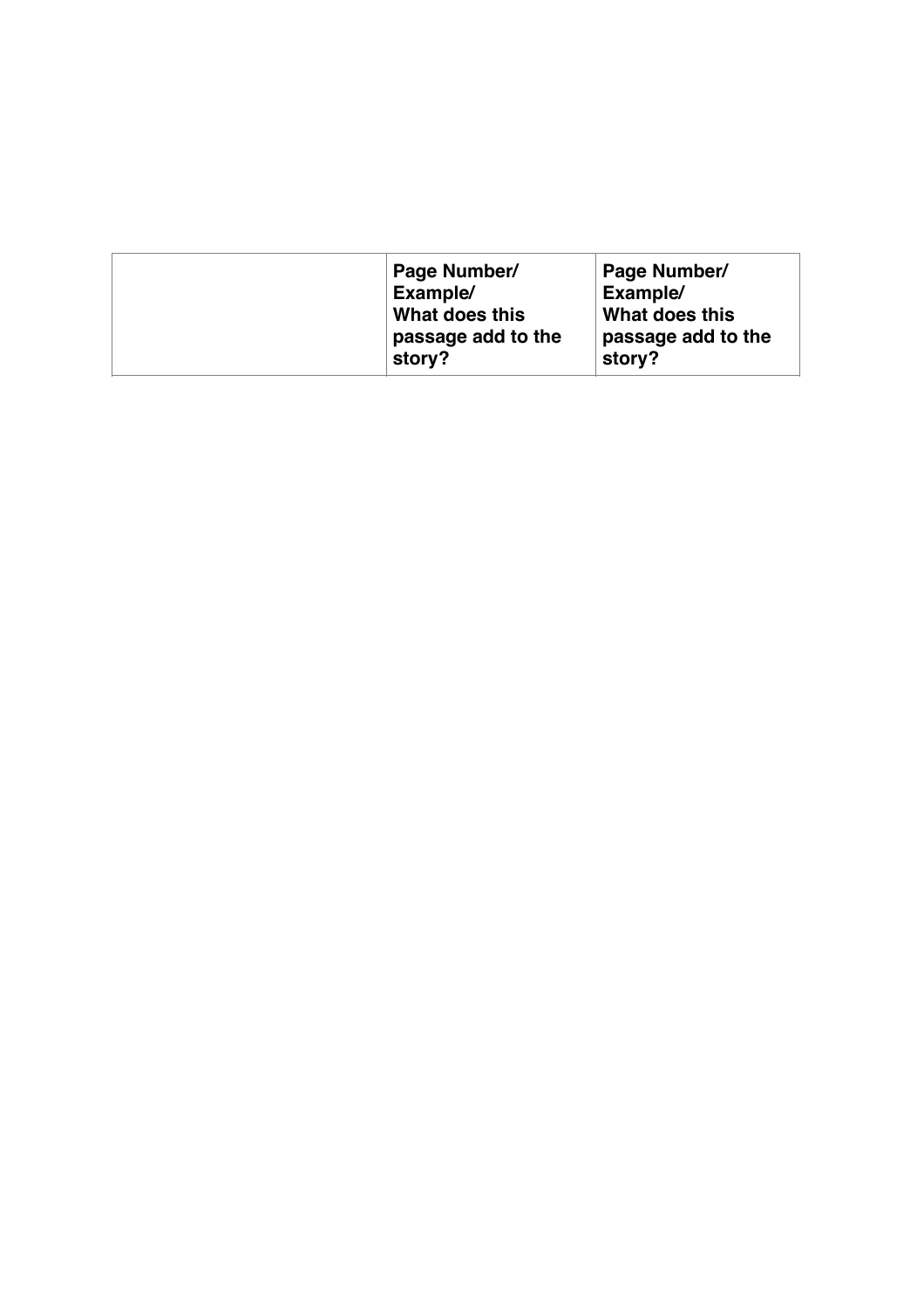| <b>Personification-giving</b><br>human or "person"<br>characteristics to non-<br>human objects.                                                                                                                                                                                                                                                                       |  |
|-----------------------------------------------------------------------------------------------------------------------------------------------------------------------------------------------------------------------------------------------------------------------------------------------------------------------------------------------------------------------|--|
| "No, Smee, she's a witch of a<br>storm, and this here"-he<br>waved at the wind-"is her<br>broom." (Metaphor)                                                                                                                                                                                                                                                          |  |
| 'She flies too fast for us,<br>Smee, She'll be on us in a<br>few hours."<br>(Personification)<br>This passage demonstrates<br>how the wind is personified<br>and thought of as witch's<br>broom. The wind is she.<br>p. 146 last paragraph                                                                                                                            |  |
| "The masts bowed and<br>looked as if they might<br>snap." (Personification)<br>p. 147 par. 1.                                                                                                                                                                                                                                                                         |  |
| The masts are personified,<br>acting like humans as they<br>bow or bend over; the wind<br>or the witch's broom is very<br>strong. It is causing the<br>masts to bend over really<br>low because the passage<br>says they might snap. Again,<br>this could cause Black<br>Stache to be delayed in his<br>pursuit of The Neverland and<br>the treasure aboard the ship. |  |

**Onomatopoeia and Simile**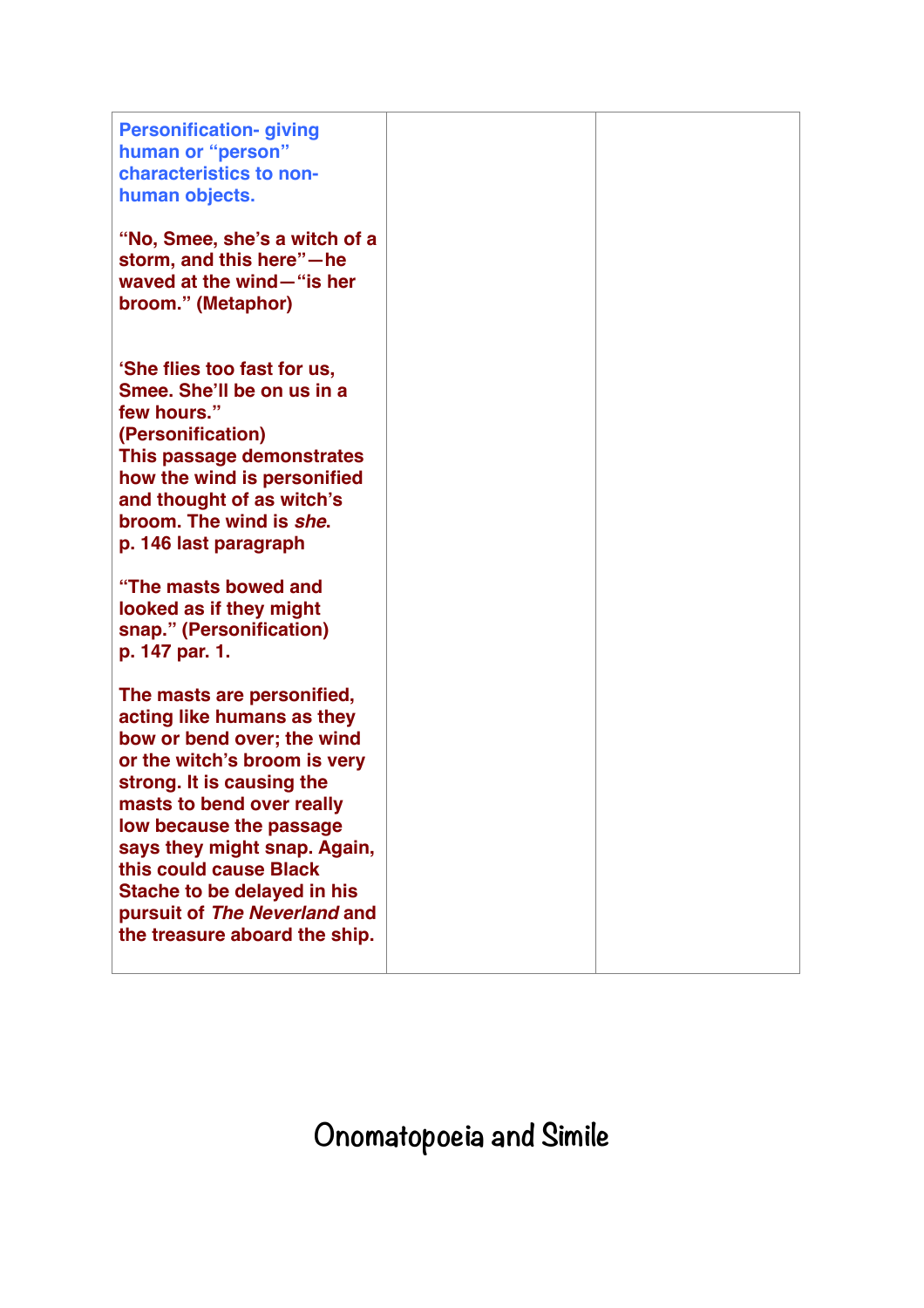|                                                                                                                                             | Page Number/<br>Example/<br>What does this<br>passage add to the<br>story? | Page Number/<br>Example/<br>What does this passage<br>add to the story? |
|---------------------------------------------------------------------------------------------------------------------------------------------|----------------------------------------------------------------------------|-------------------------------------------------------------------------|
| <b>Onomatopoeia: a word(s)</b><br>that imitates the sound it<br>represents.                                                                 |                                                                            |                                                                         |
| p. 141: A final heave and<br>CLUNK CLUNKETY-<br><b>CLUNK</b> the hasp and<br>padlock, suddenly yanked<br>free, bounced across the<br>floor. |                                                                            |                                                                         |
| Simile: a comparison that<br>includes the words like or<br>as.                                                                              |                                                                            |                                                                         |
| p. 193: From the corner of<br>his mouth, Smee said,<br>"They's tied up to us now,<br>Cap'n." Like a fly in a<br>spiderweb.                  |                                                                            |                                                                         |